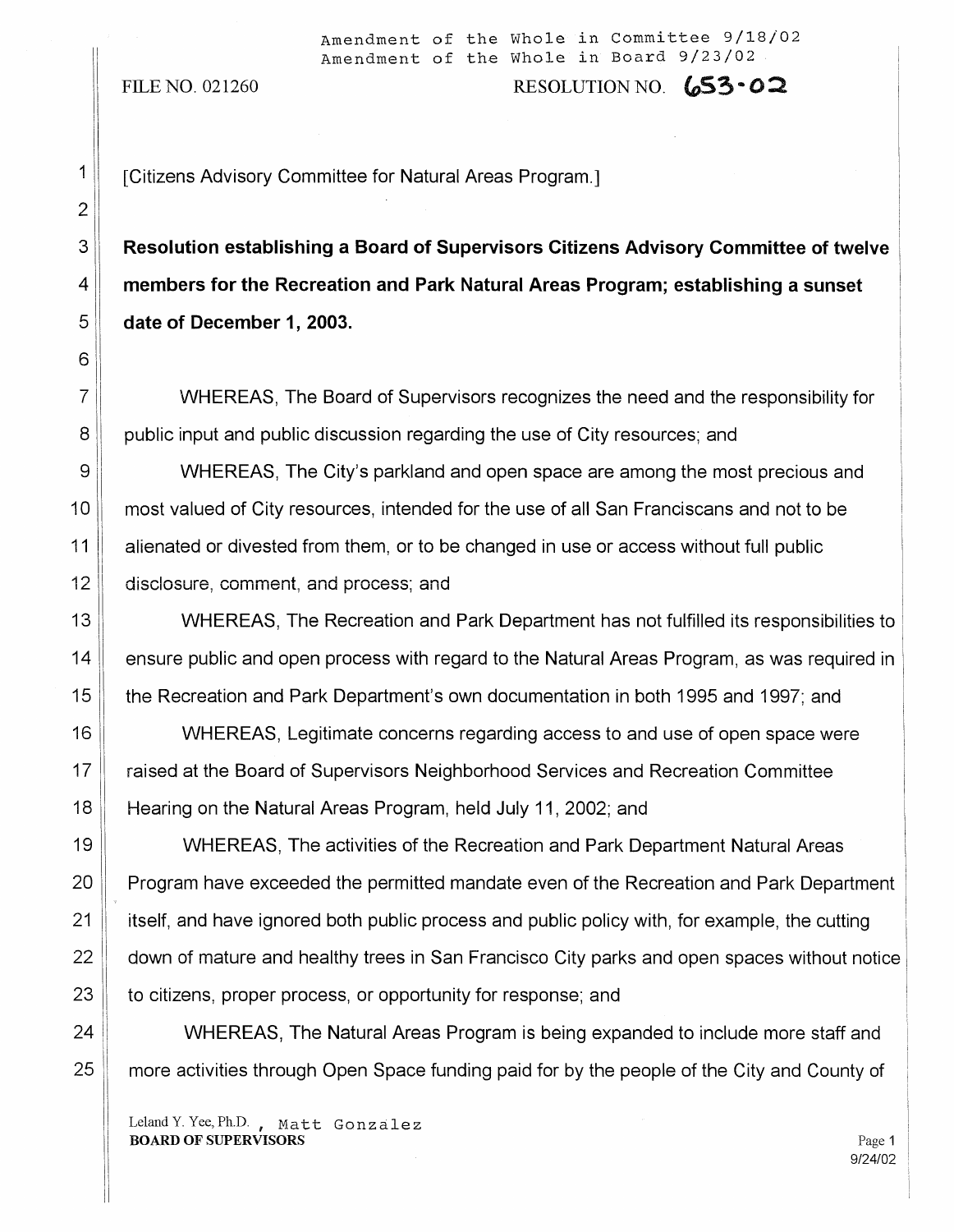1 San Francisco; and

2 WHEREAS, The concept and extent of Natural Areas are being expanded in 3 **Recreation and Park documentation, definitions and actions to include corridors, buffer zones,** 4  $\parallel$  "naturalistic" areas, and areas which have the potential to be restored or to provide habitat;  $5$  and

6 WHEREAS, At the August 6, 2002 meeting of the Rules and Audits Committee, strong 7 public support was shown for the creation of a Board of Supervisors Work Group that would 8 include groups excluded from the Recreation and Park Department's Green Ribbon Panel;  $9 \parallel$  and

10 WHEREAS, The Rules and Audits Committee has sought a compromise solution that 11 would result in a single, balanced committee under the Board with greater scope and duration 12 **than the Work Group or the Green Ribbon Panel; and** 

13 WHEREAS, The Recreation and Park Department expressed its willingness to disband 14 **the Green Ribbon Panel and to have a Board Advisory Committee to oversee the Natural** 15 | Areas Program and planning process; now, therefore, be it

16 RESOLVED, That the Board of Supervisors establish forthwith a Natural Areas Program 17 **Citizens Advisory Committee (NAPCAC)** to report and make recommendations directly to the 18 **Board of Supervisors; and, be it** 

19 **FURTHER RESOLVED, That the General Manager of the Recreation and Park** 20  $\parallel$  Department has agreed to disband the Green Ribbon Panel and have its duties assumed by 21 | NAPCAC within its broader mandate; and, be it

22 **FURTHER RESOLVED, That the Recreation and Park Department shall assist** 23 NAPCAC with input from its staff as required by the Committee, including giving notice of 24 meetings, providing meeting space, and publishing minutes; and, be it

25 | FURTHER RESOLVED, That the Recreation and Park Department shall assist

Leland Y. Yee, Ph.D. **BOARD OF SUPERVISORS** Page 2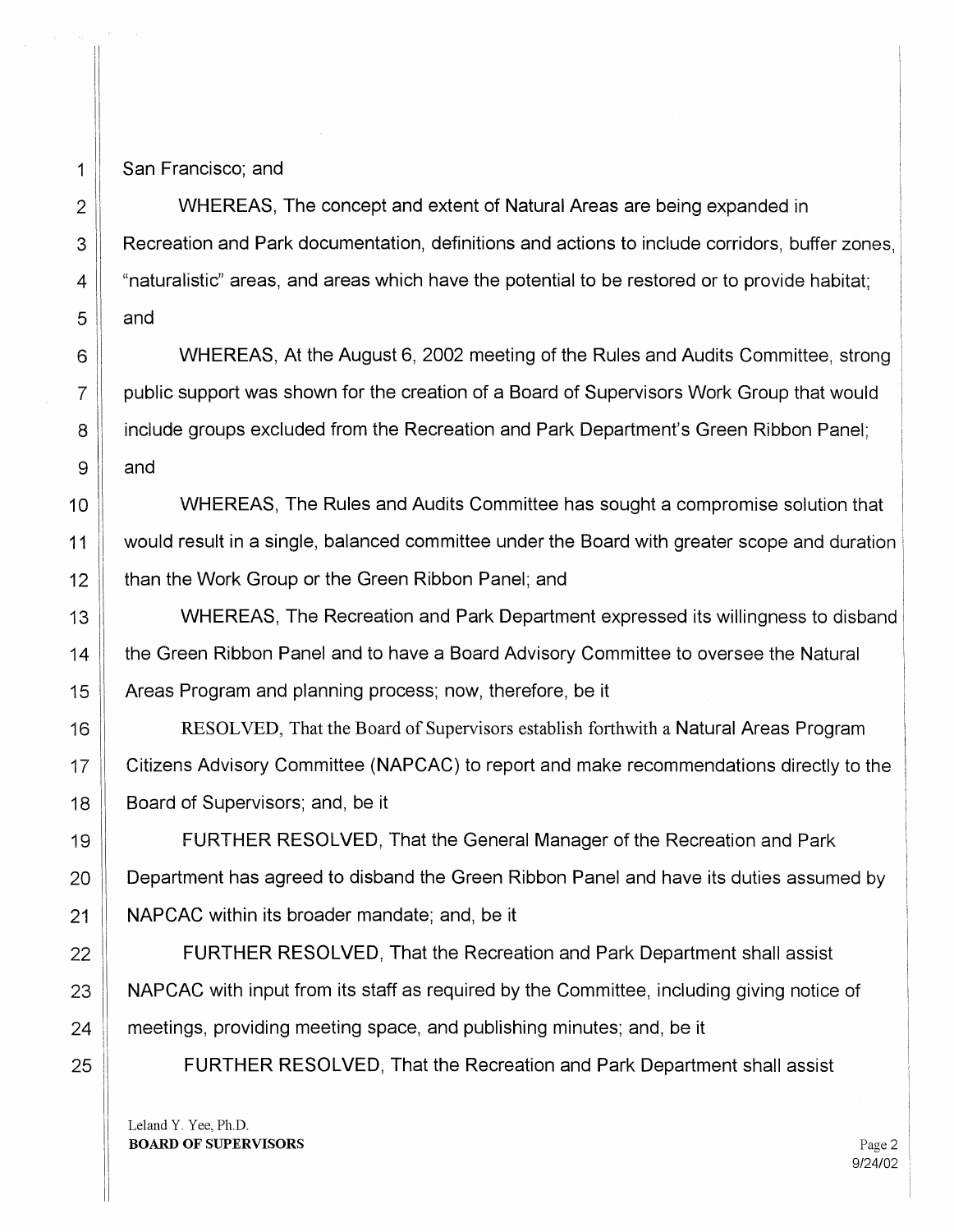| 1              | NAPCAC by providing to each member a copy of the "Significant Natural Resource Areas  |
|----------------|---------------------------------------------------------------------------------------|
| $\overline{2}$ | Management Plan," prepared by EIP Associates; and, be it                              |
| 3              | FURTHER RESOLVED, That NAPCAC shall have 12 members, 10 to be appointed by            |
| 4              | the Board of Supervisors. Each member shall represent at least one of the community   |
| 5              | interest categories listed below.                                                     |
| 6              | <b>Community Interest Categories:</b>                                                 |
| 7              | 1. Four persons shall be appointed who are knowledgeable in issues related to natural |
| 8              | areas, including                                                                      |
| 9              | Environmental interest advocacy;                                                      |
| 10             | Academic ecology;                                                                     |
| 11             | Open space restoration;                                                               |
| 12             | Water and soil erosion.                                                               |
| 13             | 2. Four persons shall be appointed who are interested in access to and use of public  |
| 14             | parks and open space, including:                                                      |
| 15             | Recreational uses;                                                                    |
| 16             | Persons interested in trees and plants in public parks and open space;                |
| 17             | Youth activities;                                                                     |
| 18             | Representation of neighborhoods that contain public parks and open space.             |
| 19             | 3. Four persons shall be appointed at large. The Board of Supervisors shall appoint   |
| 20             | two of these persons, and two shall be appointed by the General Manager of the        |
| 21             | Recreation and Park Department.                                                       |
| 22             | FURTHER RESOLVED, That the NAPCAC shall be subject to the Sunshine                    |
| 23             | Ordinance; and, be it                                                                 |
| 24             | FURTHER RESOLVED, That NAPCAC shall be an Advisory Committee to the Board             |
| 25             | of Supervisors; and, be it                                                            |
|                | Leland Y Yee Ph D                                                                     |
|                |                                                                                       |

Leland  $I$ .  $I$ ee,  $I$ . **BOARD OF SUPERVISORS** Page 3

 $\begin{array}{c} \hline \end{array}$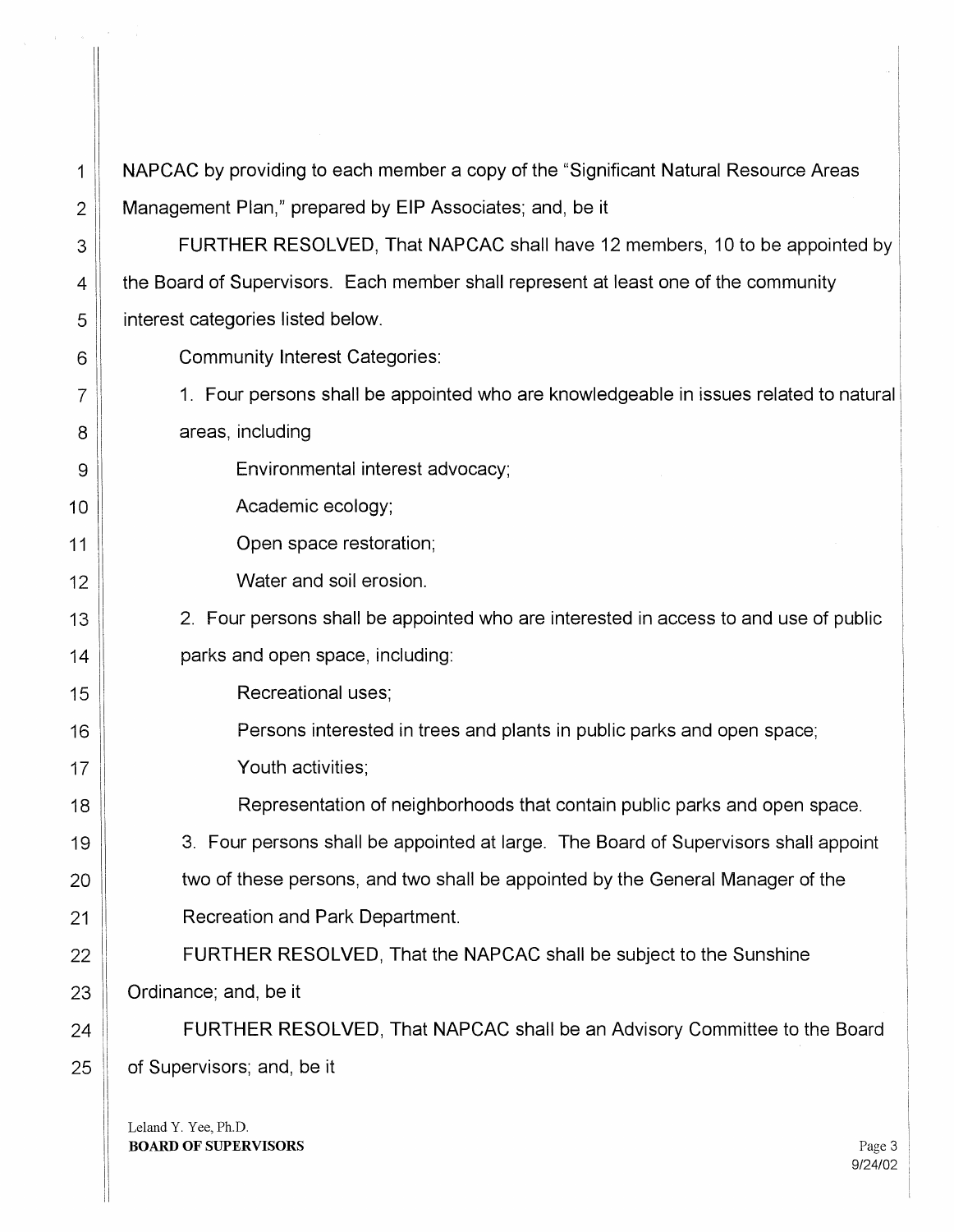1 FURTHER RESOLVED, That the NAPCAC is given the responsibility and duty to  $2 \parallel$  develop a management plan for natural areas in the City; and, be it

3 FURTHER RESOLVED, That until the Natural Areas Management Plan is completed 4 and approved by the Board of Supervisors, the Natural Areas Program may continue to 5 preserve and maintain genuine remnants of San Francisco's native flora and fauna so long as  $6$  | those activities do not include:

7 **Removal of healthy trees that pose no safety hazards** 

8 Trail closures, or restrictions on access and recreation

9 Trapping and removal of wild or feral animals currently inhabiting parks and lakes

10 Expansion of activities into areas that no longer support predominantly native flora and 11 **fauna**; and, be it

12 **FURTHER RESOLVED, That the NAPCAC shall report to the Board of Supervisors by** 13 November 1, 2003, a summary of its work, and any recommendations it may have for further 14  $\parallel$  legislative initiatives on the part of the City; and, be it

15 **FURTHER RESOLVED, That the NAPCAC shall terminate and cease functioning,** 16 | unless otherwise extended by the Board of Supervisors, on December 1, 2003.

Leland Y. Yee, Ph.D.

17

18

19

20

21

22

23

24

25

**BOARD OF SUPERVISORS** Page 4 9/24/2002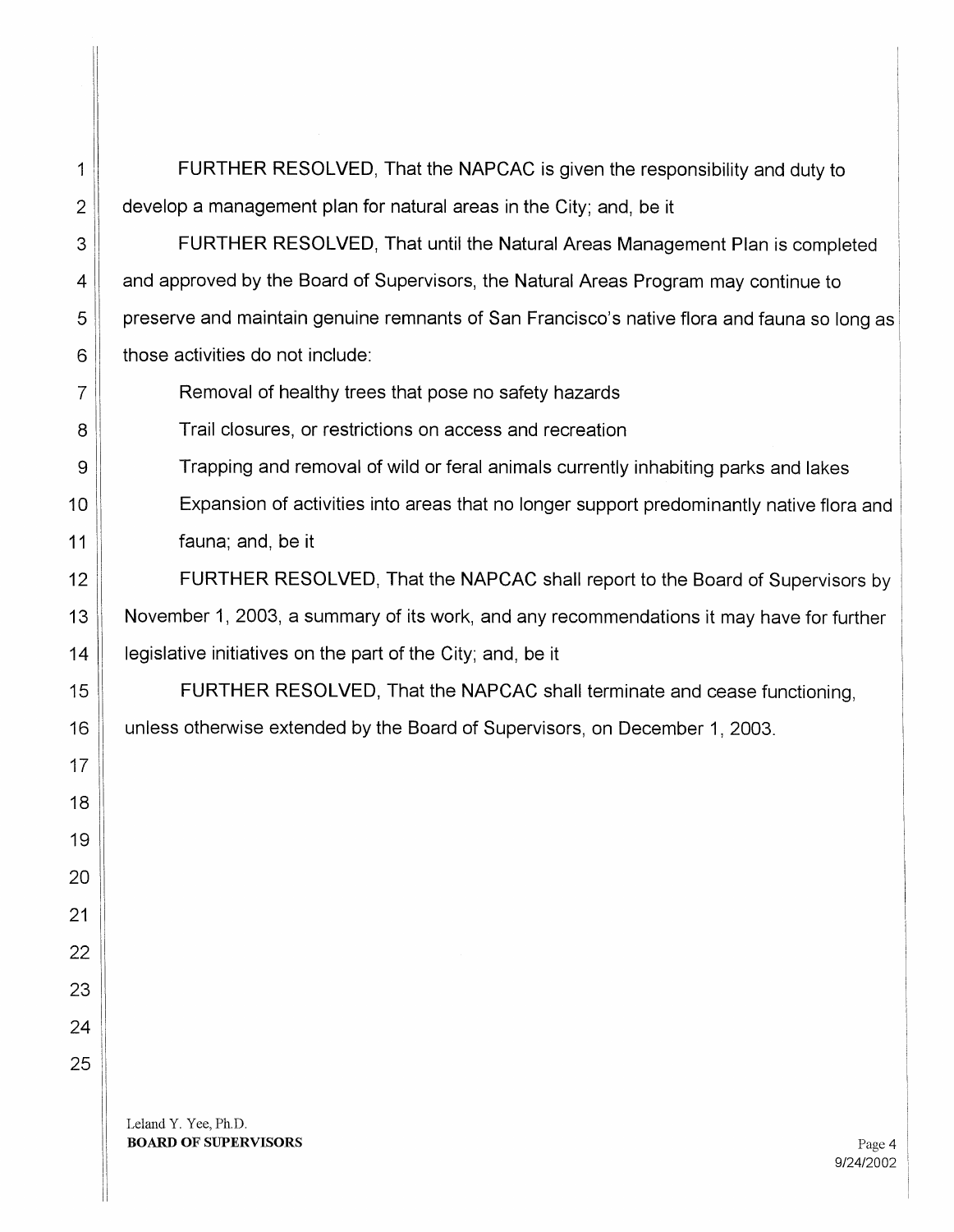

**Tails**

## **Resolution**

**File Number:** 021260 **Date Passed:**

Resolution establishing a Board of Supervisors Citizens Advisory for the Recreation and Parks Natural Areas Program.

August 19, 2002 Board of Supervisors  $-$  CONTINUED Ayes: 10 - Ammiano, Daly, Gonzalez, Hall, Leno, Maxwell, McGoldrick, Peskin, Sandoval, Yee Absent: 1 - Newsom

## August 26, 2002 Board of Supervisors - RE-REFERRED WITH PENDING AMENDMENT

Ayes: 6 - Ammiano, Daly, Leno, Maxwell, McGoldrick, Peskin Noes: 5 - Gonzalez, Hall, Newsom, Sandoval, Yee

September 23, 2002 Board of Supervisors - AMENDED, AN AMENDMENT OF THE WHOLE BEARING NEW TITLE

> Ayes: 11 - Ammiano, Daly, Gonzalez, Hall, Leno, Maxwell, McGoldrick, Newsom, Peskin, Sandoval, Yee

September 23, 2002 Board of Supervisors — ADOPTED AS AMENDED

Ayes: 11 - Ammiano, Daly, Gonzalez, Hall, Leno, Maxwell, McGoldrick, Newsom, Peskin, Sandoval, Yee